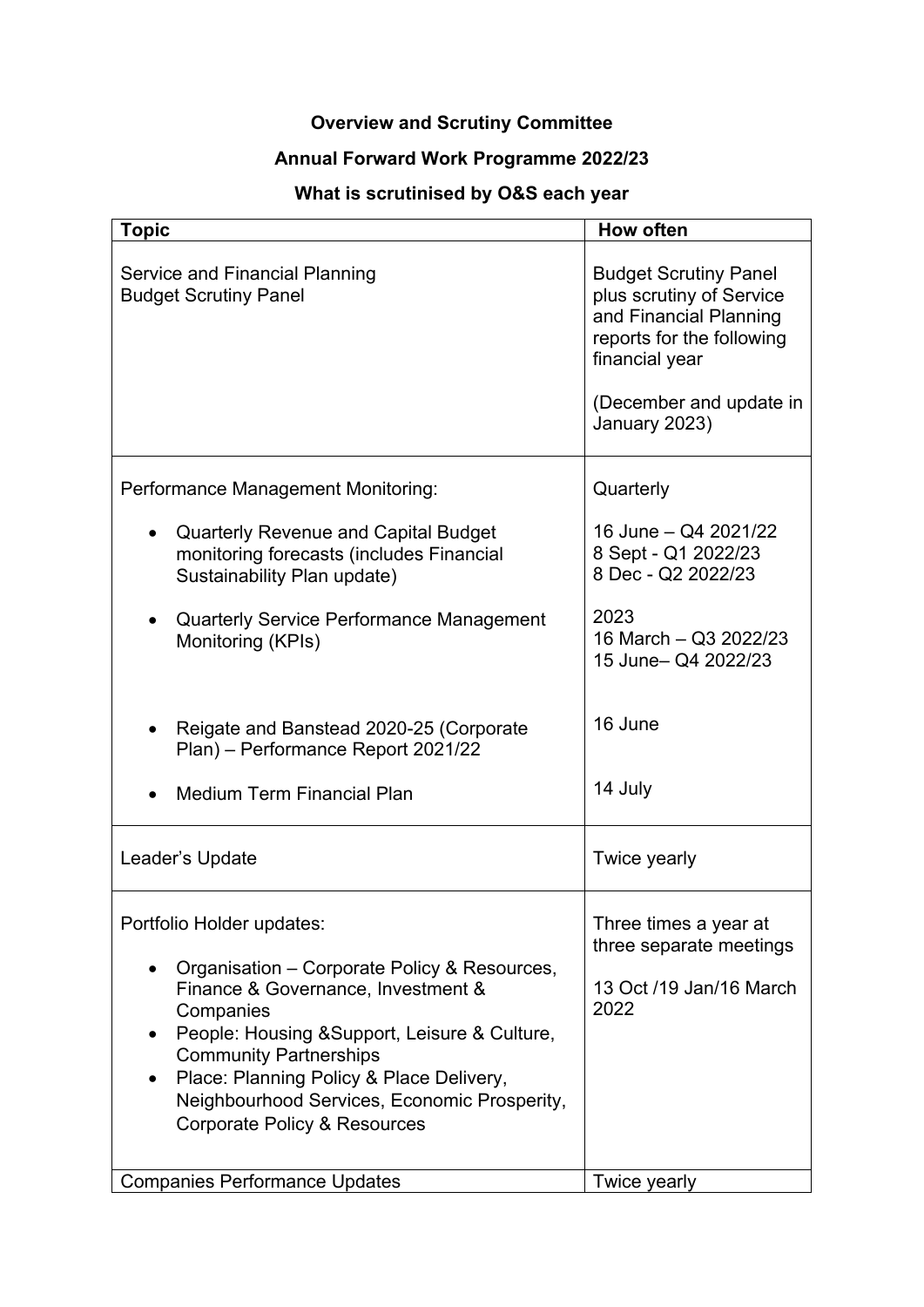|                                                                        | 16 June and tba<br>(partial Exempt)        |
|------------------------------------------------------------------------|--------------------------------------------|
| <b>Environmental Sustainability Strategy update</b>                    | 8 September                                |
| Commercial Strategy update                                             | Annually (Winter)                          |
| <b>Policy Framework consultations</b>                                  | No new policy<br>consultations in progress |
| Annual Community Partnership Scrutiny 'crime and<br>disorder scrutiny' | Once a year - February                     |
| O&S Annual Forward Work Programme                                      | March                                      |
| <b>O&amp;S</b> Annual report                                           | March                                      |

#### **Scrutiny Panels planned 2022/23**

| <b>Budget Scrutiny Review Panel</b>                            | 30 November 2022 |
|----------------------------------------------------------------|------------------|
| Local Plan Scrutiny Panel - Horley<br><b>Business Park SPD</b> | Date tbc         |

#### **Member Suggestions – additional scrutiny topics - Overview and Scrutiny Committee 2022/23**

*These topics were not included in the work plan agreed by Council but have since been agreed between the Chair of O&S and the Leader.*

Work of the Banstead Commons Conservators, to include the powers and obligations set out in the 1893 Act of Parliament, the performance of the Conservators, and the development and execution of a management plan. Focus of the review to be on the services required and delivered, and not costs arrangements. The aim of the review is to see how improvements can be made to services.

Work of the Green Spaces team in regard to the Countryside spaces in the Borough, and delivery of the Green Spaces work programme. For clarity, this excludes the Council's parks, gardens and play areas, work on highways verges and grassed areas, the spaces managed by the Banstead Commons Conservators and matters to do with Planning (Core Strategy and Development Management Plan). The aim of the review is to see how improvements can be made to services.